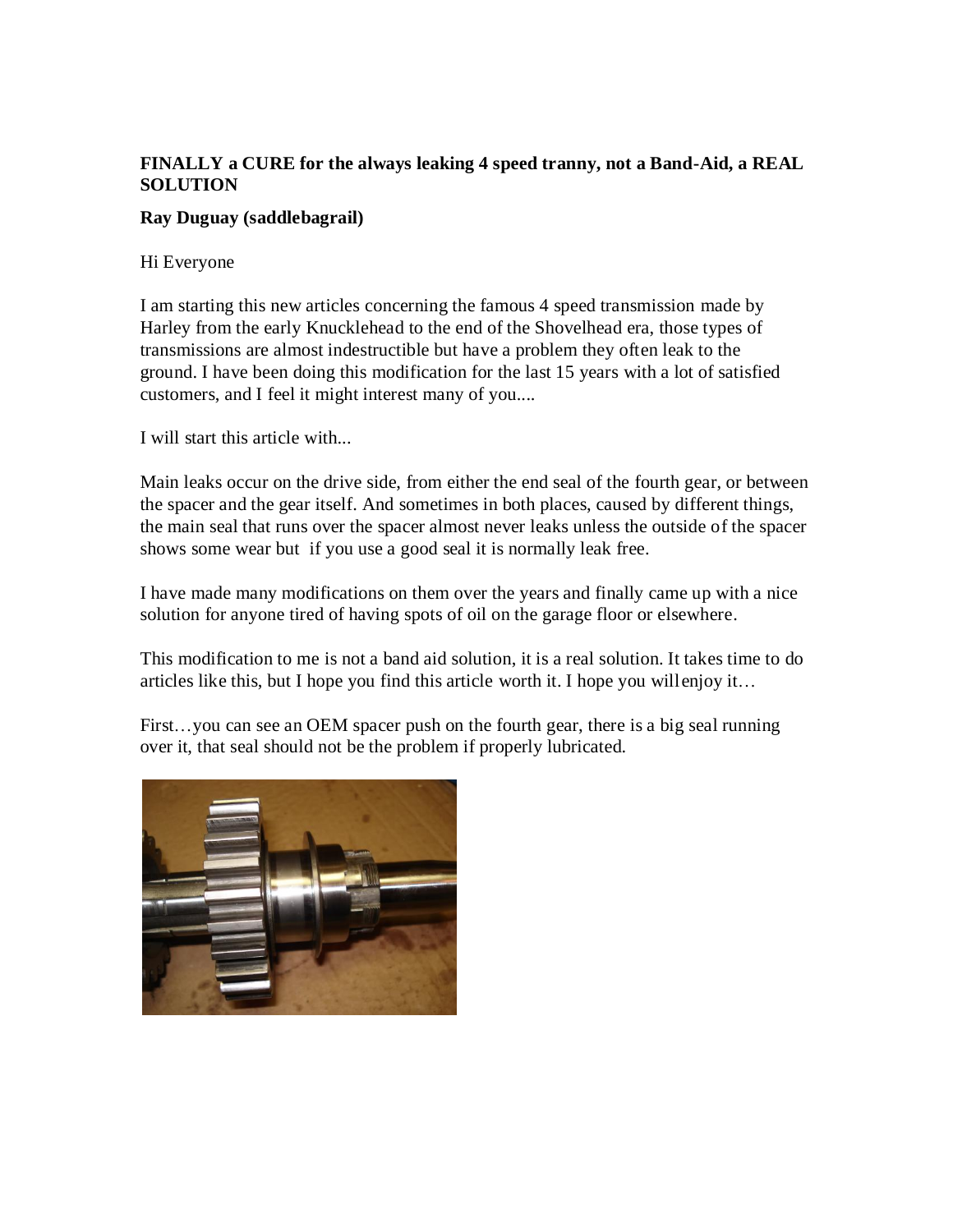The first problem I have found is that the bushing is often too loose on the main shaft. So the first thing to do is press out the old bushing.



When the old bushing is out, I start by making a new one out of continuous cast bronze 660. Why making a new one? Often new bushings that came from different companies do not have enough material to clear everything, most of them, not to say all, are set at the factory to have minimal material to remove with a reamer, and often end up with many spots of material not removed.

If you look at the inside of your bushing after pressing it and the reaming is done, you will notice that it is not machined all around. So there is not enough material, meaning the bushing is not supporting on the shaft properly.... So it will likely wear unevenly. So what I do is make my own custom bushing with plenty of material left inside. Remember to clean, prime and put green Loctite inside the gear and on the outside of bushing before pressing.

After the bushing is pressed in … note the difference between both an old one and the newly press one I just made.



You will have to slightly polish the main shaft to get rid of small imperfection, or use a new shaft if it is too bad…, and then measure carefully so you could machine the bushing to achieve minimum clearance, in this case shaft measurement is .999 inch.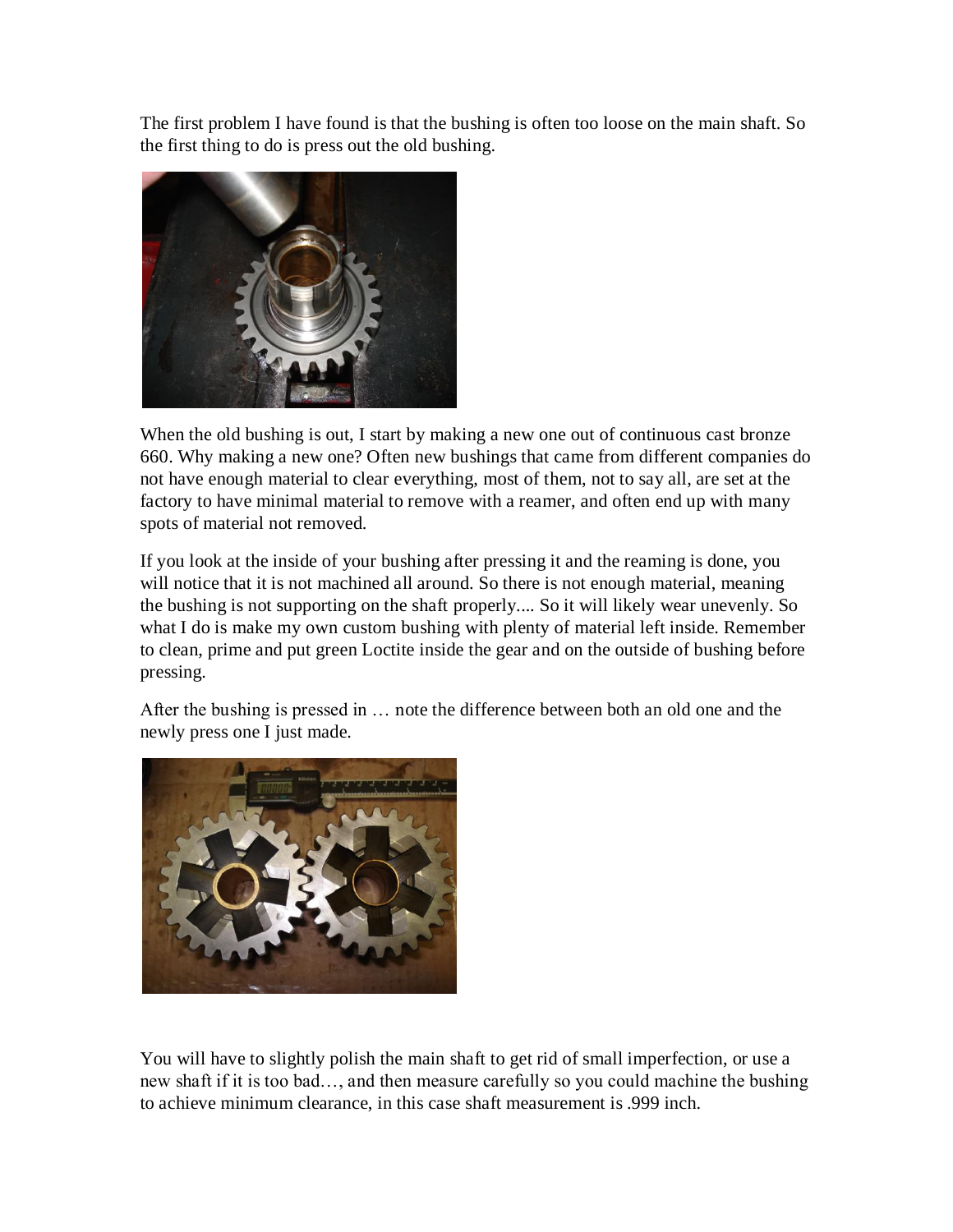So I machined the bushing to .9997 inch, less than .001 inch of clearance (I am normally looking to have between .0007 to .0012 inch tolerances). You can only do it with a boring bar set up on the lathe; special reamer will only be able to machine one size, that's all.



When everything is properly done, I set up the gear in the four jaws chuck and carefully dialing it to achieve a perfect run out, you have to be sure that where the bearing runs on, run perfect with a dial indicator.

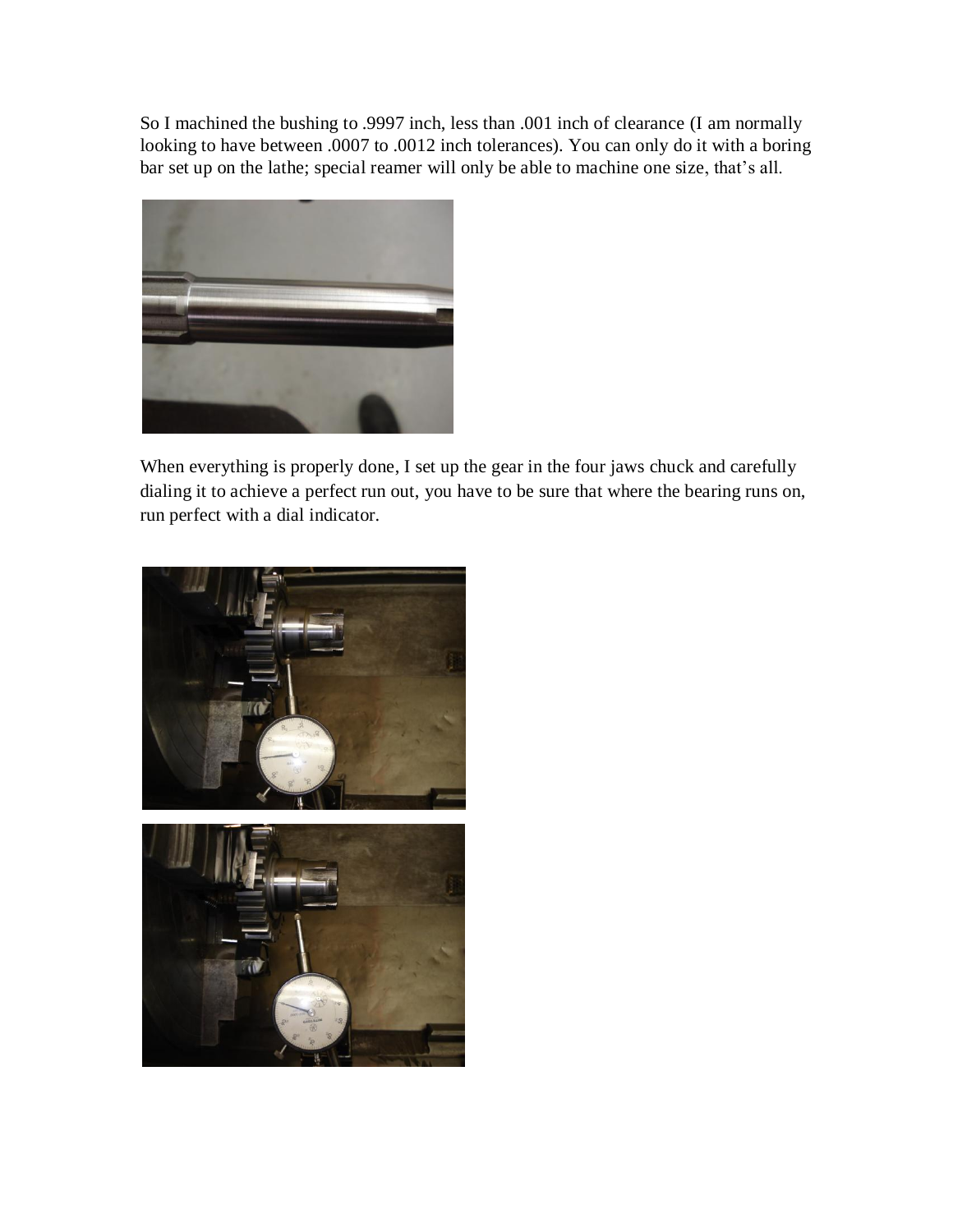After you take care of accurately dialing the gear on the lathe, and you have the gear in perfect alignment, you could start the machining with a boring bar



After the inside of the bushing is machined, I still continue modifying the end of the gear, here what I do, machining the recess a little bit deeper so I can put 2 seals in the end of the fourth gear instead of only one as OEM, the machining is done with either carbide or ceramic insert (much easier with a ceramic insert), the total depth required is 7/16 inch, instead of the 3/16 OEM, you can see the small oil groove inside the bushing not too deep but just enough to lubricate.



Ready to install the 2 new seals inside the end of the fourth gear: remember always clean /prime and put green Loctite on both the 2 small seals.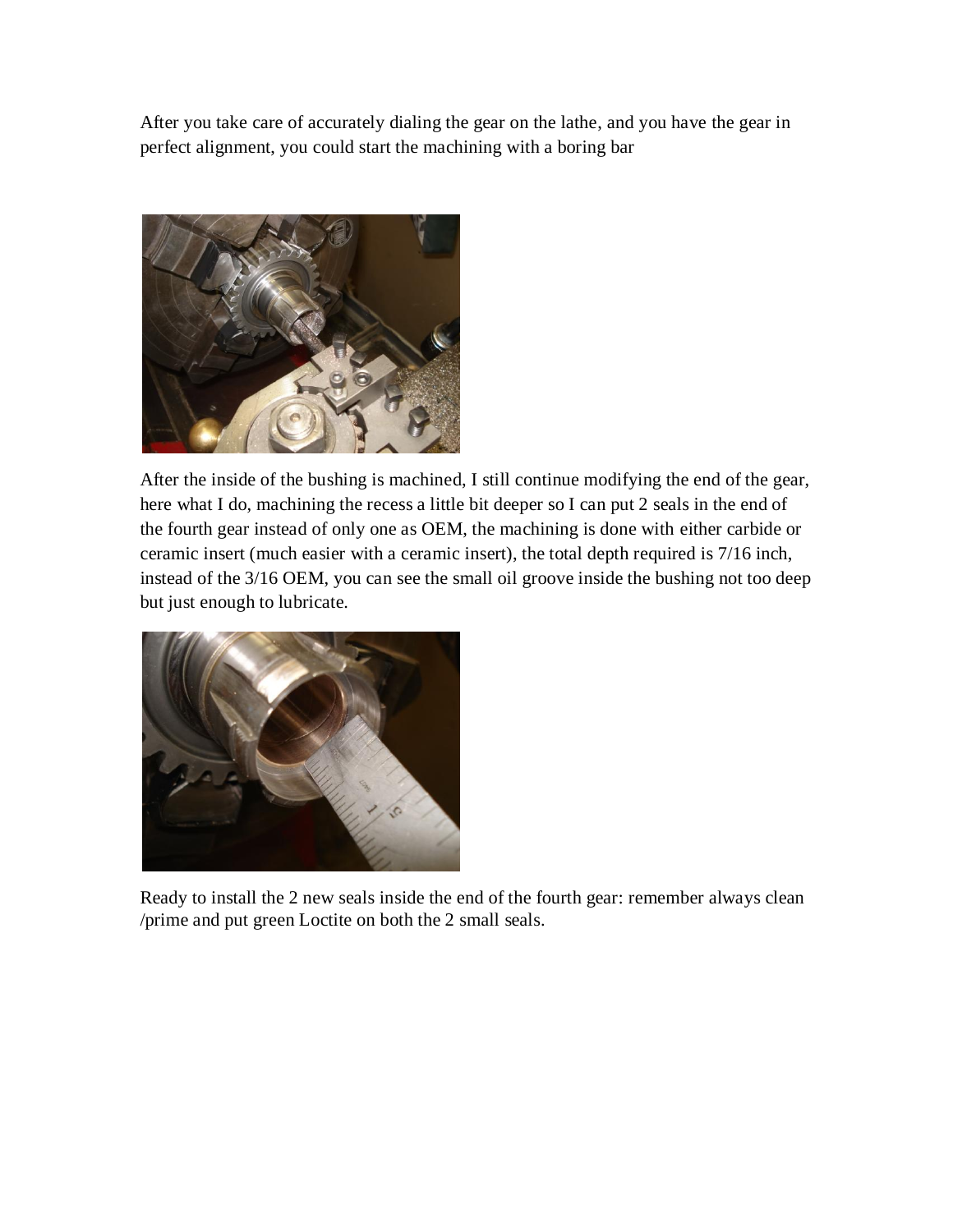

Since the outside seal will not receive too much oil, I simply put some Castrol synthetics grease between both seals, to make sure the seal outside get lubricate and cannot dry out.



. When you are done with the gear, it is time to take care of the spacer, since the other main problem occur when some of the oil escape between the spacer and the shoulder of the gear, I always make a new type of spacer out of C1144 steel, with o ring groove inside so there is no way oil could escape.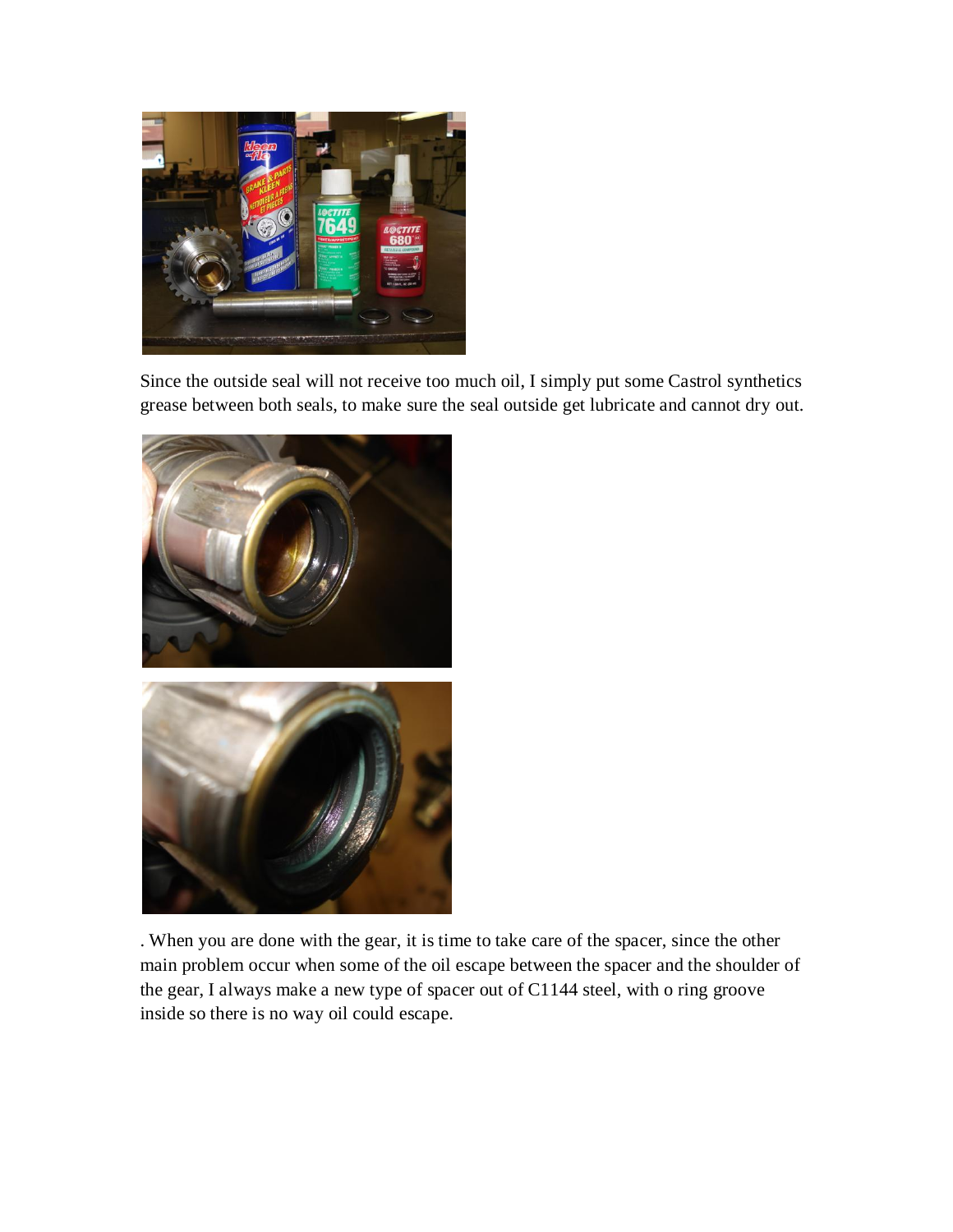Picture show you where the o ring in the spacer is located on the gear.



And the picture of the new spacer to accommodate the old gear.



You could see the spacer with the o ring inside ready to be slip on the OEM gear, just put very small amount of grease around the o-ring to avoid scraping it.



When everything is reassemble you will notice that there is now two seals at the end of the fourth gears including machining from all around the bushing with close tolerance and a 100% mating between both parts,100% mating between both parts means it will now take more time to wear out ,if properly lubricate ,… you will also end up with an O ring in the spacer….so no more silicone from the outside around the spline.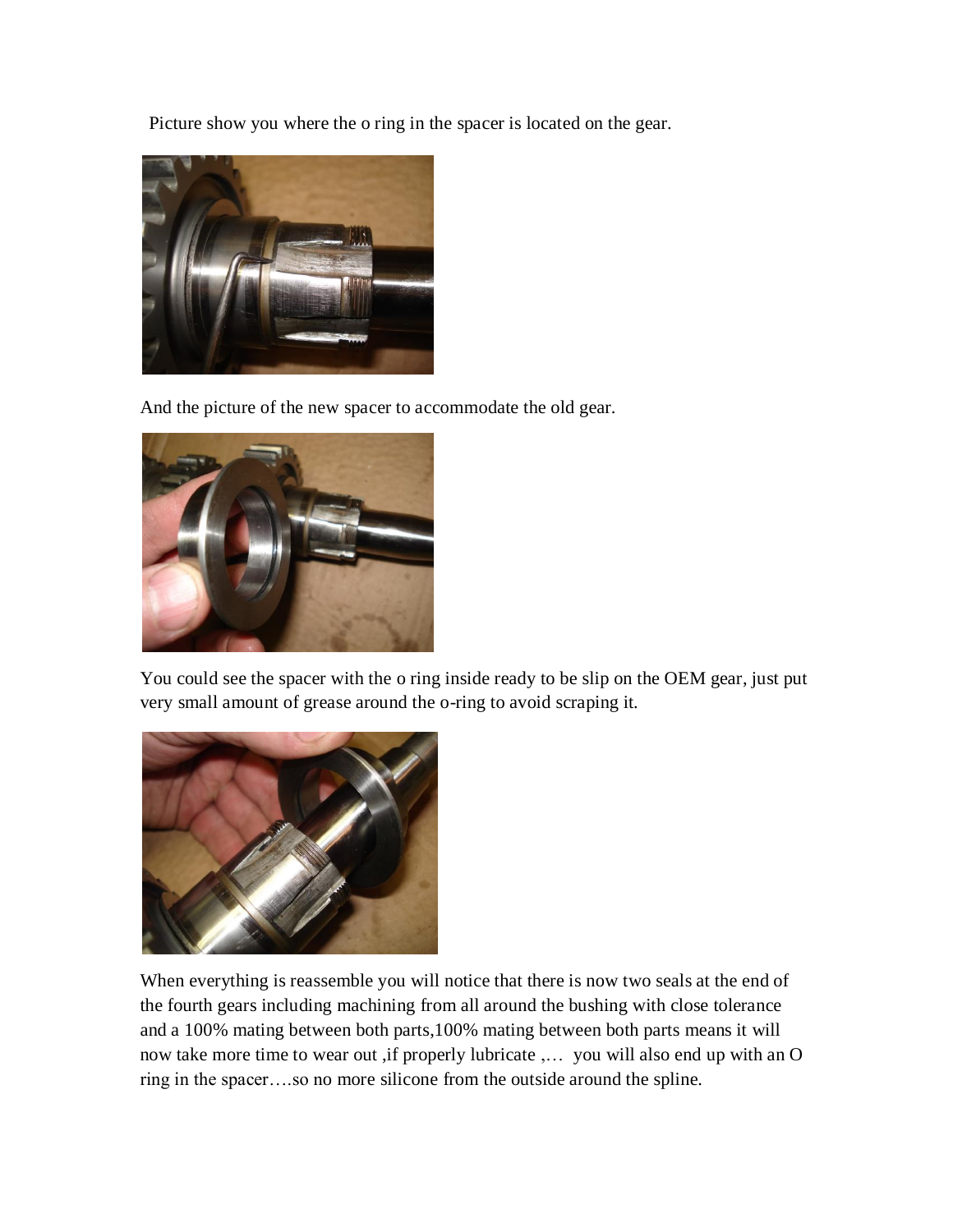I feel that sealing the gear from where it normally start to leak, is easier than sealing it from the outside.

See gear mounted vertically with nothing more than friction of the 2 seals and close tolerance getting the gear quite tight on the shaft, but still turn freely on the shaft no problems.



Here is the finished job with everything installed and ready to put the sprocket on. You could not see anything different from the outside, but this will definitely solve your leaking problem.



Note: I had tried a tranny with oil inside without the sprocket at the end, and there was no leak after at least 2 months on the floor, hard to believe but proves this modification is working.